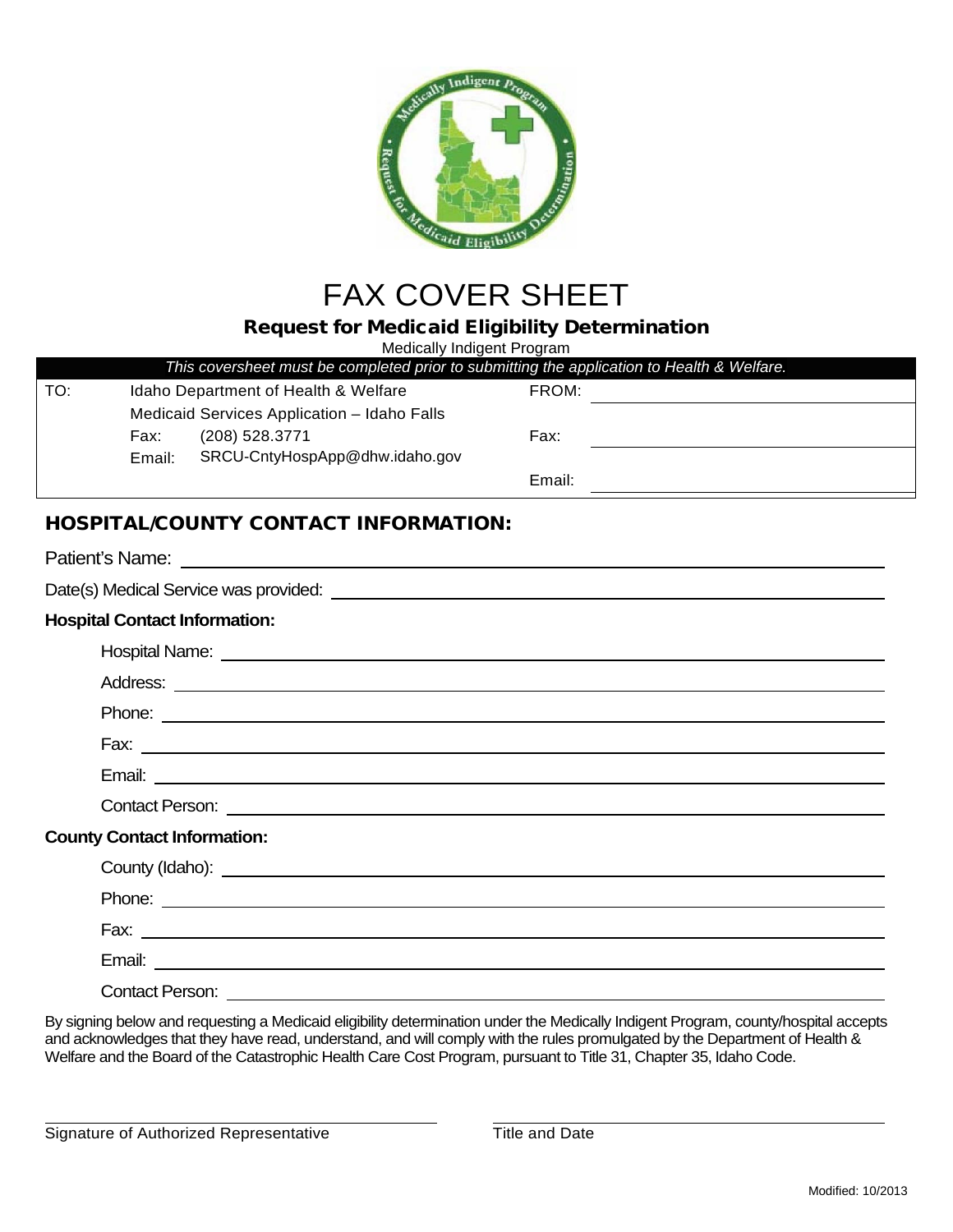## **COMBINED APPLICATION FOR STATE AND COUNTY MEDICAL ASSISTANCE**

| Date Application Received:    |                            | Lien Instrument #:<br>Filing Date:               |
|-------------------------------|----------------------------|--------------------------------------------------|
|                               |                            | <b>UCC Filing Date:</b>                          |
|                               |                            |                                                  |
| Mark the Type of Application: | $\Box$ Emergency 31-Day    | <b>Additional Request</b>                        |
|                               | Non-Emergency 10-Day Prior | 180-Day Delayed (Justification Must be Attached) |

**By signing below, I acknowledge that by completing this application form, it will be used to determine my eligibility for BOTH County Indigent Medical Assistance and Idaho Health and Welfare Medicaid program. I also accept and acknowledge that I have read, understand, and will comply with rules promulgated by the Department of Health & Welfare and the Board of the Catastrophic Health Care Cost Program, pursuant to Title 31, Chapter 35, Idaho Code.**

| Applicant's Signature                                                                                                                                                                                       | Co-Applicant's Signature  |  |  |  |  |
|-------------------------------------------------------------------------------------------------------------------------------------------------------------------------------------------------------------|---------------------------|--|--|--|--|
| <b>IMPORTANT NOTICE:</b> If you need any of the following assistance, please ask. These services are free:                                                                                                  |                           |  |  |  |  |
| Language Interpreter. (Nosotros proveemos los servicios de un interprete, sin costo alguno.) Call 2-1-1 or 1-800-926-2588 or TDD 208-332-7205.                                                              |                           |  |  |  |  |
| Help filling out this form.                                                                                                                                                                                 |                           |  |  |  |  |
| Accommodation for a disability.                                                                                                                                                                             |                           |  |  |  |  |
| <b>INSTRUCTIONS:</b> Read all questions and instructions carefully. Answer each question as completely as possible. If you need to provide more<br>information than space allows, attach extra sheets.      |                           |  |  |  |  |
| What is your preferred language? Spoken<br>Written                                                                                                                                                          |                           |  |  |  |  |
| Do you want an interpreter if you are interviewed? One will be provided at no cost to you.<br>¿Usted necesita a intérprete si usted tiene una entrevista? Uno estará disponible en ningún costo para usted. | Yes<br>INO II<br>∩No ∏ Sí |  |  |  |  |

| List an alternate contact person in the event we are unable to reach someone listed on this application. |           |              |                         |  |  |  |
|----------------------------------------------------------------------------------------------------------|-----------|--------------|-------------------------|--|--|--|
| First Name                                                                                               | Last Name | Phone number | Relationship to patient |  |  |  |

## **Tell Us What Medical Services You are Requesting**

## **DIAGNOSIS / REQUEST:**

| PROVIDER NAME, ADDRESS, & PHONE | <b>DATES OF SERVICE</b> | <b>TYPE OF SERVICE</b> | <b>AMOUNT</b> |
|---------------------------------|-------------------------|------------------------|---------------|
|                                 | FROM:                   |                        |               |
|                                 | TO:                     |                        |               |
|                                 | FROM:                   |                        |               |
|                                 | TO:                     |                        |               |
|                                 | FROM:                   |                        |               |
|                                 | TO:                     |                        |               |
|                                 | FROM:                   |                        |               |
|                                 | TO:                     |                        |               |
|                                 | FROM:                   |                        |               |
|                                 | TO:                     |                        |               |
|                                 | FROM:                   |                        |               |
|                                 | TO:                     |                        |               |
|                                 | FROM:                   |                        |               |
|                                 | TO:                     |                        |               |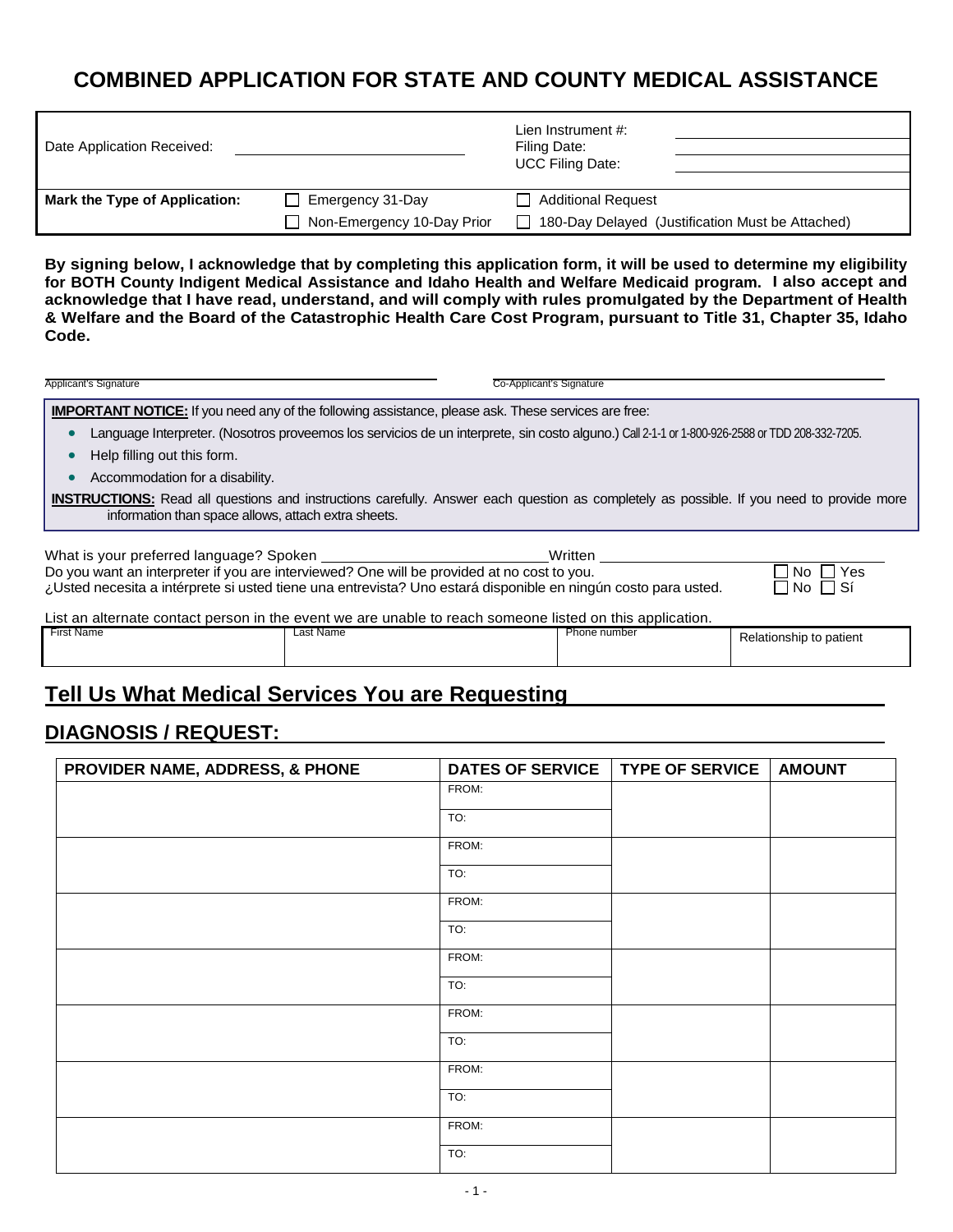**Race Codes: White Black** Asian

Hispanic/Latino

**Married** Never Married **Divorced Separated Widowed** 

American Indian/Alaska Native Native Hawaiian/Pacific Island

**Marital Status Codes:**

WH BL AS AL HP HL

MA NM DI **SE** WI

## **ATTENTION**:

This combined application will be used to determine your program eligibility. Complete the application in its entirety and attach extra sheets if more space is needed.

## **List every person living in your home.**

Add an additional sheet if you need to include more household members. Social Security numbers and citizenship status are required for those applying for services. Use the code key to indicate your Marital Status and Race. **NOTE:** Your responses to Race are optional.

### **Mark the appropriate box for the patient and anyone applying for Medicaid.**

| YOURSELF / APPLICANT                                                                                                                                      |                          | $\Box$ Mark here if this is the Patient     |                             | $\Box$ Mark here if you are applying for Medicaid for this<br>person. |                                                                       |                                        |                             |
|-----------------------------------------------------------------------------------------------------------------------------------------------------------|--------------------------|---------------------------------------------|-----------------------------|-----------------------------------------------------------------------|-----------------------------------------------------------------------|----------------------------------------|-----------------------------|
| <b>First Name</b>                                                                                                                                         | Middle Initial           | <b>Last Name</b>                            |                             |                                                                       | Date of Birth                                                         | Social Security #                      | Relationship<br><b>SELF</b> |
| Former Names, if any                                                                                                                                      | Sex                      | Pregnant?                                   | $\Box$ Yes $\Box$ No        | Race                                                                  | <b>Marital Status</b>                                                 | U.S. Citizen? □ Yes □ No               |                             |
|                                                                                                                                                           | $\Box$ M $\Box$ F        | Due Date                                    |                             |                                                                       |                                                                       | Alien ID#                              |                             |
| Student?<br>$\Box$ Yes $\Box$ No                                                                                                                          |                          | Primary Doctor / Clinic (first & last name) |                             |                                                                       | <b>Phone Number</b>                                                   | <b>Sponsor Name</b>                    |                             |
| Grade:<br>$\Box$ Full Time                                                                                                                                |                          |                                             |                             |                                                                       |                                                                       |                                        |                             |
| $\Box$ Part Time<br>Name of                                                                                                                               | <b>Birth Country</b>     |                                             | Birth State (if U.S.)       |                                                                       |                                                                       | Enrolled Native American Tribe member? | $\Box$ Yes $\Box$ No        |
| School:                                                                                                                                                   |                          |                                             |                             |                                                                       | Name of Tribe:                                                        |                                        |                             |
| Are you a Veteran?<br>VA ID#:                                                                                                                             |                          |                                             | Registered to Vote?         |                                                                       | $\Box$ Yes $\Box$ No                                                  | <b>Licensed to Drive?</b>              | $\Box$ Yes $\Box$ No        |
| Type of Discharge:<br>$\Box$ Yes $\Box$ No                                                                                                                |                          |                                             | State/County?               |                                                                       |                                                                       | State?                                 |                             |
| Do you plan to file a federal tax return for the CURRENT YEAR? □ Yes. Complete questions a, b, and c. □ No. Skip to question c.                           |                          |                                             |                             |                                                                       |                                                                       |                                        |                             |
| Filing jointly with a spouse? $\Box$ Yes $\Box$ No<br>a.                                                                                                  |                          |                                             | If yes, name of spouse:     |                                                                       |                                                                       |                                        |                             |
| b.<br>Claiming dependents?                                                                                                                                | $\Box$ Yes $\Box$ No     |                                             | If yes, name of dependents: |                                                                       |                                                                       |                                        |                             |
| Claimed as a dependent on someone's tax return who does not live at the address(es) listed on page 2 of this application? $\Box$ Yes $\Box$ No<br>C.      |                          |                                             |                             |                                                                       |                                                                       |                                        |                             |
| Daytime Phone Number                                                                                                                                      | Type: (work, home, cell) | Message Phone Number                        |                             |                                                                       | Type: (work, home, cell)                                              | <b>Email Address</b>                   |                             |
| <b>Physical Address</b>                                                                                                                                   | City                     |                                             | State                       | Zip Code                                                              | County                                                                | From (date):                           | To:                         |
|                                                                                                                                                           |                          |                                             |                             |                                                                       |                                                                       |                                        | Present                     |
| Mailing Address, if different                                                                                                                             | City                     |                                             | <b>State</b>                | Zip Code                                                              | County                                                                | From (date):                           | To:                         |
|                                                                                                                                                           |                          |                                             |                             |                                                                       |                                                                       |                                        | Present                     |
| <b>CO-APPLICANT / SPOUSE /</b><br><b>SIGNIFICANT OTHER</b>                                                                                                |                          | $\Box$ Mark here if this is the Patient     |                             |                                                                       | $\Box$ Mark here if you are applying for Medicaid for this<br>person. |                                        |                             |
| <b>First Name</b>                                                                                                                                         | Middle Initial           | <b>Last Name</b>                            |                             |                                                                       | Date of Birth                                                         | Social Security #                      |                             |
|                                                                                                                                                           |                          |                                             |                             |                                                                       |                                                                       |                                        | Relationship                |
| Former Names, if any                                                                                                                                      | Sex                      | Pregnant?                                   | $\Box$ Yes $\Box$ No        | Race                                                                  | <b>Marital Status</b>                                                 | U.S. Citizen? □ Yes □ No               |                             |
|                                                                                                                                                           | $\Box$ M $\Box$ F        | Due Date                                    |                             |                                                                       |                                                                       | Alien ID#                              |                             |
| Student?<br>$\Box$ Yes $\Box$ No<br>Grade:<br>$\Box$ Full Time                                                                                            |                          | Primary Doctor / Clinic (first & last name) |                             |                                                                       | <b>Phone Number</b>                                                   | Sponsor Name                           |                             |
| $\Box$ Part Time<br>Name of                                                                                                                               | <b>Birth Country</b>     |                                             | Birth State (if U.S.)       |                                                                       |                                                                       | Enrolled Native American Tribe member? | $\Box$ Yes $\Box$ No        |
| School:                                                                                                                                                   |                          |                                             |                             |                                                                       | Name of Tribe:                                                        |                                        |                             |
| Does this person plan to file a federal tax return for the CURRENT YEAR? $\square$ Yes. Complete questions a, b, and c. $\square$ No. Skip to question c. |                          |                                             |                             |                                                                       |                                                                       |                                        |                             |
| Filing jointly with a spouse? $\Box$ Yes $\Box$ No<br>а.                                                                                                  |                          |                                             | If yes, name of spouse:     |                                                                       |                                                                       |                                        |                             |
| Claiming dependents?<br>b.                                                                                                                                | $\Box$ Yes $\Box$ No     |                                             | If yes, name of dependents: |                                                                       |                                                                       |                                        |                             |
| Claimed as a dependent on someone's tax return who does not live at the address(es) listed on page 2 of this application? $\Box$ Yes $\Box$ No<br>c.      |                          |                                             |                             |                                                                       |                                                                       |                                        |                             |
| Daytime Phone Number                                                                                                                                      | Type: (work, home, cell) | Message Phone Number                        |                             |                                                                       | Type: (work, home, cell)                                              | <b>Email Address</b>                   |                             |
| <b>Physical Address</b>                                                                                                                                   | City                     |                                             | State                       | Zip Code                                                              | County                                                                | From (date):                           | To:                         |
|                                                                                                                                                           |                          |                                             |                             |                                                                       |                                                                       |                                        | Present                     |
| Mailing Address, if different                                                                                                                             | City                     |                                             | State                       | Zip Code                                                              | County                                                                | From (date):                           | To:                         |
|                                                                                                                                                           |                          |                                             |                             |                                                                       |                                                                       |                                        | Present                     |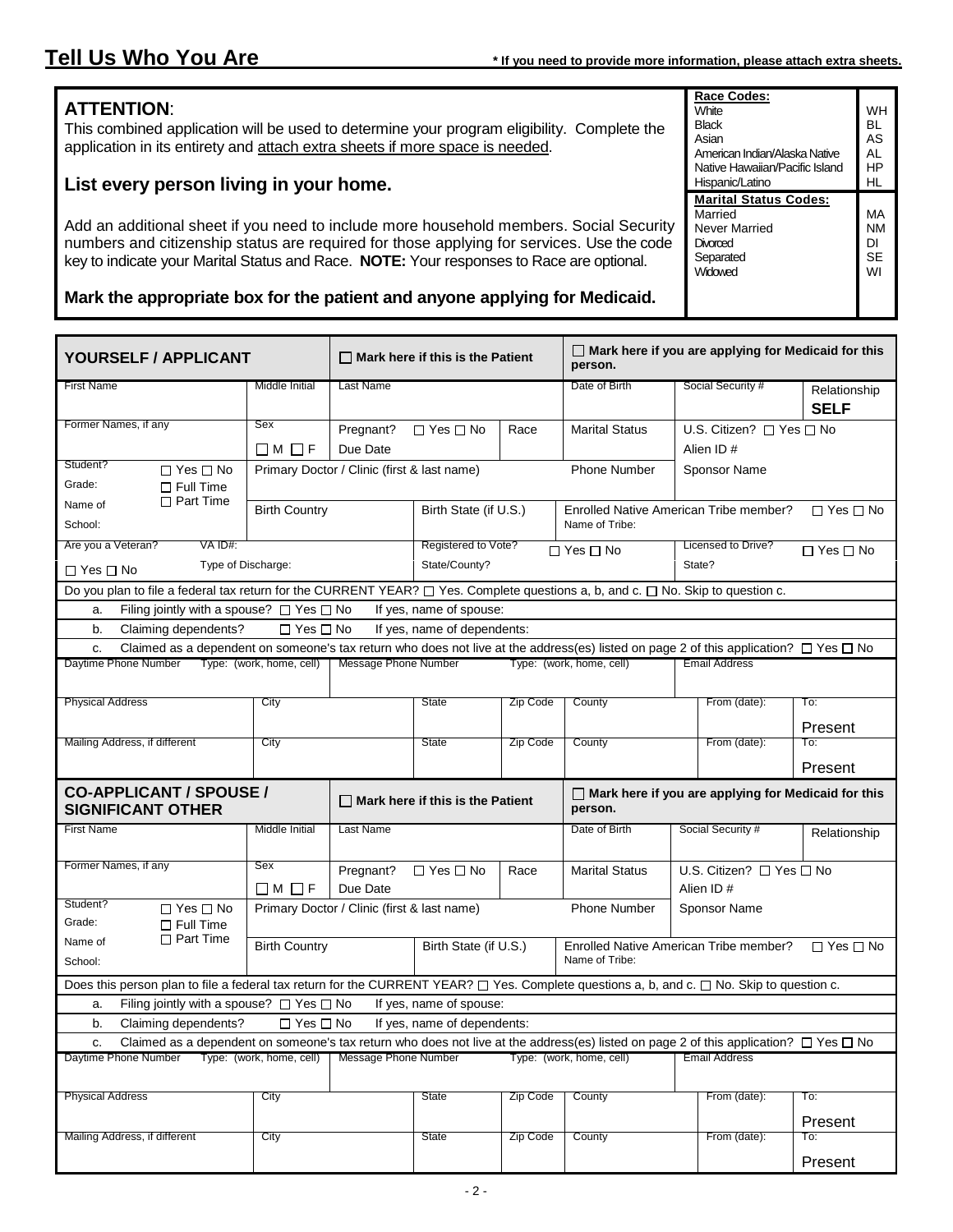## **Tell Us About the People Who Live With You \* If you need to provide more information, please attach extra sheets.**

|                                                                                     | OTHER (child, roommate, parent, etc.)                                                                                                     |                         |  |                       | $\Box$ Mark here if this is the Patient     |      |                       | $\Box$ Mark here if you are applying for Medicaid for this person.                                                                                  |                      |
|-------------------------------------------------------------------------------------|-------------------------------------------------------------------------------------------------------------------------------------------|-------------------------|--|-----------------------|---------------------------------------------|------|-----------------------|-----------------------------------------------------------------------------------------------------------------------------------------------------|----------------------|
| <b>First Name</b>                                                                   |                                                                                                                                           | Middle Initial          |  | Last Name             |                                             |      | Date of Birth         | Social Security #                                                                                                                                   | Relationship         |
|                                                                                     | Former Names, if any                                                                                                                      | Sex                     |  |                       |                                             |      |                       |                                                                                                                                                     |                      |
|                                                                                     |                                                                                                                                           | $\Box M \Box F$         |  | Pregnant?<br>Due Date | $\Box$ Yes $\Box$ No                        | Race | <b>Marital Status</b> | U.S. Citizen? □ Yes □ No<br>Alien ID#                                                                                                               |                      |
| Student?                                                                            | $\Box$ Yes $\Box$ No                                                                                                                      |                         |  |                       | Primary Doctor / Clinic (first & last name) |      | <b>Phone Number</b>   | <b>Sponsor Name</b>                                                                                                                                 |                      |
| Grade:                                                                              | $\Box$ Full Time                                                                                                                          |                         |  |                       |                                             |      |                       |                                                                                                                                                     |                      |
| Name of                                                                             | $\Box$ Part Time                                                                                                                          | <b>Birth Country</b>    |  |                       | Birth State (if U.S.)                       |      |                       | Enrolled Native American Tribe member?                                                                                                              | $\Box$ Yes $\Box$ No |
| School:                                                                             |                                                                                                                                           |                         |  |                       |                                             |      | Name of Tribe:        |                                                                                                                                                     |                      |
|                                                                                     | Does this person plan to file a federal tax return for the CURRENT YEAR? □ Yes. Complete questions a, b, and c. □ No. Skip to question c. |                         |  |                       |                                             |      |                       |                                                                                                                                                     |                      |
| Filing jointly with a spouse? $\Box$ Yes $\Box$ No<br>If yes, name of spouse:<br>a. |                                                                                                                                           |                         |  |                       |                                             |      |                       |                                                                                                                                                     |                      |
| b.                                                                                  | Claiming dependents?                                                                                                                      |                         |  | $\Box$ Yes $\Box$ No  | If yes, name of dependents:                 |      |                       |                                                                                                                                                     |                      |
| c.                                                                                  |                                                                                                                                           |                         |  |                       |                                             |      |                       | Claimed as a dependent on someone's tax return who does not live at the address(es) listed on page 2 of this application? $\Box$ Yes $\Box$ No      |                      |
|                                                                                     |                                                                                                                                           |                         |  |                       | $\Box$ Mark here if this is the Patient     |      |                       | $\Box$ Mark here if you are applying for Medicaid for this person.                                                                                  |                      |
| <b>First Name</b>                                                                   |                                                                                                                                           | Middle Initial          |  | Last Name             |                                             |      | Date of Birth         | Social Security #                                                                                                                                   | Relationship         |
|                                                                                     |                                                                                                                                           |                         |  |                       |                                             |      |                       |                                                                                                                                                     |                      |
|                                                                                     | Former Names, if any                                                                                                                      | Sex                     |  | Pregnant?             | $\Box$ Yes $\Box$ No                        | Race | <b>Marital Status</b> | U.S. Citizen? □ Yes □ No                                                                                                                            |                      |
|                                                                                     |                                                                                                                                           | □M□F                    |  | Due Date              |                                             |      |                       | Alien ID#                                                                                                                                           |                      |
| Student?                                                                            | $\Box$ Yes $\Box$ No                                                                                                                      |                         |  |                       | Primary Doctor / Clinic (first & last name) |      | <b>Phone Number</b>   | Sponsor Name                                                                                                                                        |                      |
| Grade:                                                                              | $\Box$ Full Time<br>$\Box$ Part Time                                                                                                      |                         |  |                       |                                             |      |                       |                                                                                                                                                     |                      |
| Name of<br>School:                                                                  |                                                                                                                                           | <b>Birth Country</b>    |  |                       | Birth State (if U.S.)                       |      | Name of Tribe:        | Enrolled Native American Tribe member?                                                                                                              | $\Box$ Yes $\Box$ No |
|                                                                                     |                                                                                                                                           |                         |  |                       |                                             |      |                       |                                                                                                                                                     |                      |
|                                                                                     |                                                                                                                                           |                         |  |                       |                                             |      |                       | Does this person plan to file a federal tax return for the CURRENT YEAR? $\Box$ Yes. Complete questions a, b, and c. $\Box$ No. Skip to question c. |                      |
| a.                                                                                  | Filing jointly with a spouse? $\Box$ Yes $\Box$ No                                                                                        |                         |  |                       | If yes, name of spouse:                     |      |                       |                                                                                                                                                     |                      |
| b.                                                                                  | Claiming dependents?                                                                                                                      |                         |  | $\Box$ Yes $\Box$ No  | If yes, name of dependents:                 |      |                       |                                                                                                                                                     |                      |
| c.                                                                                  |                                                                                                                                           |                         |  |                       |                                             |      |                       | Claimed as a dependent on someone's tax return who does not live at the address(es) listed on page 2 of this application? $\Box$ Yes $\Box$ No      |                      |
|                                                                                     |                                                                                                                                           |                         |  |                       | $\Box$ Mark here if this is the Patient     |      |                       | $\Box$ Mark here if you are applying for Medicaid for this person.                                                                                  |                      |
| <b>First Name</b>                                                                   |                                                                                                                                           |                         |  |                       |                                             |      |                       |                                                                                                                                                     |                      |
|                                                                                     |                                                                                                                                           | Middle Initial          |  | Last Name             |                                             |      | Date of Birth         | Social Security #                                                                                                                                   | Relationship         |
|                                                                                     |                                                                                                                                           |                         |  |                       |                                             |      |                       |                                                                                                                                                     |                      |
|                                                                                     | Former Names, if any                                                                                                                      | Sex                     |  | Pregnant?             | $\Box$ Yes $\Box$ No                        | Race | <b>Marital Status</b> | U.S. Citizen? □ Yes □ No                                                                                                                            |                      |
|                                                                                     |                                                                                                                                           | $\Box$ M $\Box$ F       |  | Due Date              |                                             |      |                       | Alien ID#                                                                                                                                           |                      |
| Student?                                                                            | □ Yes □ No                                                                                                                                |                         |  |                       | Primary Doctor / Clinic (first & last name) |      | <b>Phone Number</b>   | <b>Sponsor Name</b>                                                                                                                                 |                      |
| Grade:                                                                              | $\Box$ Full Time                                                                                                                          |                         |  |                       |                                             |      |                       |                                                                                                                                                     |                      |
| Name of<br>School:                                                                  | $\Box$ Part Time                                                                                                                          | <b>Birth Country</b>    |  |                       | Birth State (if U.S.)                       |      | Name of Tribe:        | Enrolled Native American Tribe member?                                                                                                              | $\Box$ Yes $\Box$ No |
|                                                                                     |                                                                                                                                           |                         |  |                       |                                             |      |                       | Does this person plan to file a federal tax return for the CURRENT YEAR? $\Box$ Yes. Complete questions a, b, and c. $\Box$ No. Skip to question c. |                      |
| a.                                                                                  | Filing jointly with a spouse? $\Box$ Yes $\Box$ No                                                                                        |                         |  |                       | If yes, name of spouse:                     |      |                       |                                                                                                                                                     |                      |
| b.                                                                                  | Claiming dependents?                                                                                                                      |                         |  | $\Box$ Yes $\Box$ No  | If yes, name of dependents:                 |      |                       |                                                                                                                                                     |                      |
| c.                                                                                  |                                                                                                                                           |                         |  |                       |                                             |      |                       | Claimed as a dependent on someone's tax return who does not live at the address(es) listed on page 2 of this application? $\Box$ Yes $\Box$ No      |                      |
|                                                                                     |                                                                                                                                           |                         |  |                       | $\Box$ Mark here if this is the Patient     |      |                       | Mark here if you are applying for Medicaid for this person.                                                                                         |                      |
| <b>First Name</b>                                                                   |                                                                                                                                           | Middle Initial          |  | Last Name             |                                             |      | Date of Birth         | Social Security #                                                                                                                                   |                      |
|                                                                                     |                                                                                                                                           |                         |  |                       |                                             |      |                       |                                                                                                                                                     | Relationship         |
|                                                                                     | Former Names, if any                                                                                                                      | Sex                     |  |                       |                                             |      |                       |                                                                                                                                                     |                      |
|                                                                                     |                                                                                                                                           | $\square$ M $\square$ F |  | Pregnant?<br>Due Date | $\Box$ Yes $\Box$ No                        | Race | <b>Marital Status</b> | U.S. Citizen? □ Yes □ No<br>Alien ID#                                                                                                               |                      |
| Student?                                                                            |                                                                                                                                           |                         |  |                       |                                             |      | <b>Phone Number</b>   | Sponsor Name                                                                                                                                        |                      |
| Grade:                                                                              | $\Box$ Yes $\Box$ No<br>$\Box$ Full Time                                                                                                  |                         |  |                       | Primary Doctor / Clinic (first & last name) |      |                       |                                                                                                                                                     |                      |
| Name of                                                                             | $\Box$ Part Time                                                                                                                          | <b>Birth Country</b>    |  |                       | Birth State (if U.S.)                       |      |                       | Enrolled Native American Tribe member?                                                                                                              | $\Box$ Yes $\Box$ No |
| School:                                                                             |                                                                                                                                           |                         |  |                       |                                             |      | Name of Tribe:        |                                                                                                                                                     |                      |
|                                                                                     |                                                                                                                                           |                         |  |                       |                                             |      |                       | Does this person plan to file a federal tax return for the CURRENT YEAR? [ Yes. Complete questions a, b, and c. [ No. Skip to question c.           |                      |
| a.                                                                                  | Filing jointly with a spouse? $\Box$ Yes $\Box$ No                                                                                        |                         |  |                       | If yes, name of spouse:                     |      |                       |                                                                                                                                                     |                      |
| b.                                                                                  | Claiming dependents?                                                                                                                      |                         |  | $\Box$ Yes $\Box$ No  | If yes, name of dependents:                 |      |                       | Claimed as a dependent on someone's tax return who does not live at the address(es) listed on page 2 of this application? $\Box$ Yes $\Box$ No      |                      |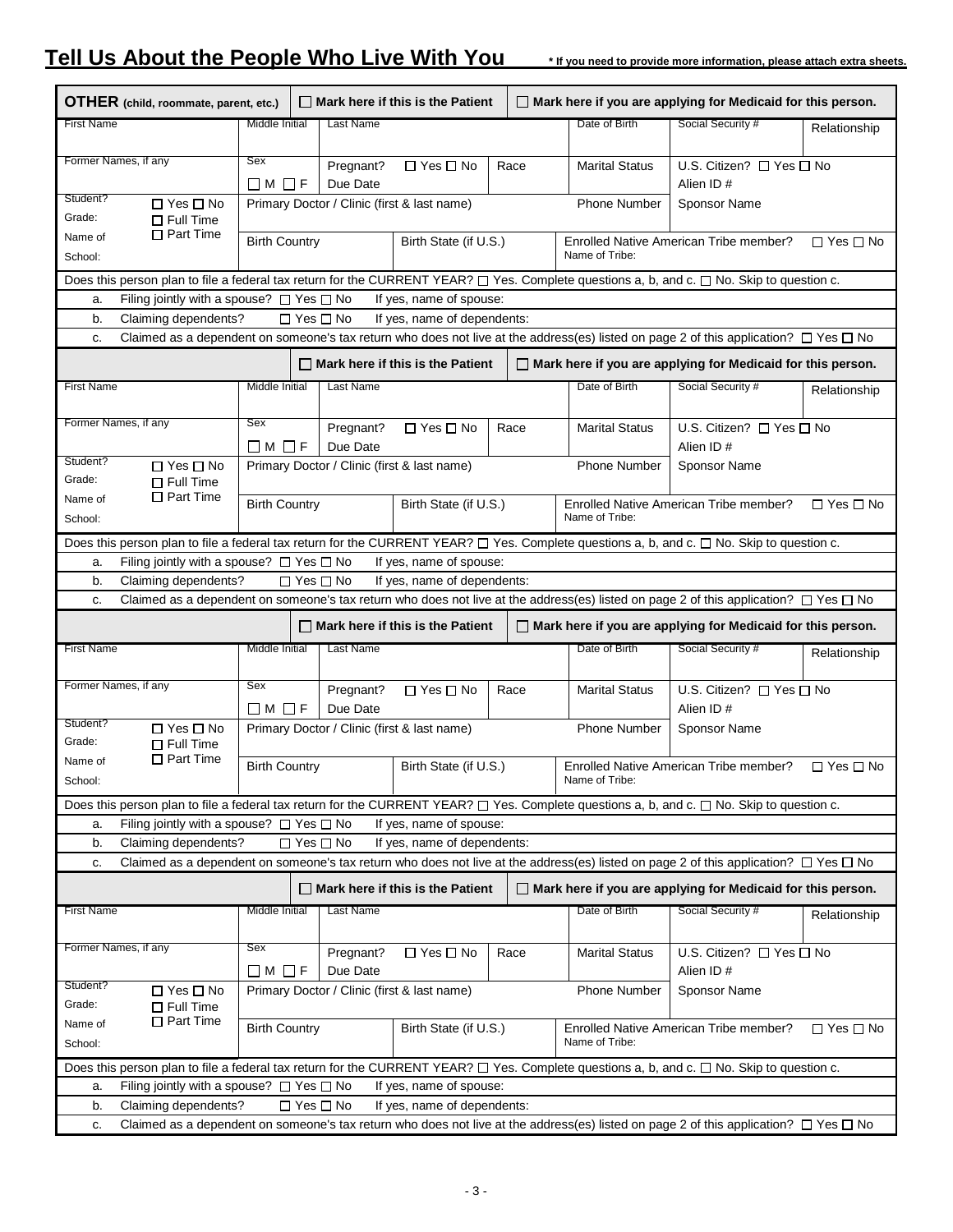## **Tell Us About Residency for the Patient \* If you need to provide more information, please attach extra sheets**

| Start with the current Address and work backward for five (5) years. |                 |       |          |                         |              |     |
|----------------------------------------------------------------------|-----------------|-------|----------|-------------------------|--------------|-----|
| <b>Physical Address</b>                                              | City            | State | Zip Code | County                  | From (date): | To: |
|                                                                      |                 |       |          |                         |              |     |
| Rent?<br>Own?                                                        | Landlord's Name |       |          | Landlord's Phone Number |              |     |
| <b>Physical Address</b>                                              | City            | State | Zip Code | County                  | From (date): | To: |
|                                                                      |                 |       |          |                         |              |     |
| Rent?<br>Own? $\Box$                                                 | Landlord's Name |       |          | Landlord's Phone Number |              |     |
| <b>Physical Address</b>                                              | City            | State | Zip Code | County                  | From (date): | To: |
|                                                                      |                 |       |          |                         |              |     |
| Own? $\Box$<br>Rent?                                                 | Landlord's Name |       |          | Landlord's Phone Number |              |     |
| <b>Physical Address</b>                                              | City            | State | Zip Code | County                  | From (date): | To: |
|                                                                      |                 |       |          |                         |              |     |
| Rent?<br>Own?                                                        | Landlord's Name |       |          | Landlord's Phone Number |              |     |

## Current Services and Health Coverage **\*** If you need to provide more information, please attach extra sheets.

Please check any Programs from the list below that you are currently receiving assistance from. Your answer to this question will not affect your eligibility for benefits.

| □ Other State's Assistance |
|----------------------------|
| Childron's or Adult Monts  |

Other State's Assistance Programs  $\Box$  Children's or Adult Developmental Disabilities  $\Box$  Infant and Toddler Children's or Adult Mental Health  $\Box$  Foster Care or Adoption Assistance

| Has anyone in your home ever received assistance from another state? $\Box$ Yes $\Box$ No |       |        |       |
|-------------------------------------------------------------------------------------------|-------|--------|-------|
| If yes, from where? City                                                                  | State | Countv | When? |

List anyone in your home that:

|                                                                                                                                                                               | <b>NAME OF HOUSEHOLD</b><br><b>MEMBER</b> | <b>DATE APPLICATION</b><br><b>FILED</b> | <b>CURRENT STATUS OF</b><br><b>APPLICATION</b> |
|-------------------------------------------------------------------------------------------------------------------------------------------------------------------------------|-------------------------------------------|-----------------------------------------|------------------------------------------------|
| Has a disability                                                                                                                                                              |                                           |                                         |                                                |
| Receives or has applied for Social Security                                                                                                                                   |                                           |                                         |                                                |
| Receives or has applied for Medicare                                                                                                                                          |                                           |                                         |                                                |
| Has applied for Medicaid in the past Year                                                                                                                                     |                                           |                                         |                                                |
| Has applied for Crime Victims in the past Year                                                                                                                                |                                           |                                         |                                                |
| Needs medical assistance at home                                                                                                                                              |                                           |                                         |                                                |
| Lives with a relative who provides medical care                                                                                                                               |                                           |                                         |                                                |
| Lives in a medical care facility                                                                                                                                              | Name of Facility:                         |                                         |                                                |
| Are you a dependant of a full-time State employee?<br>Does anyone applying for State Department of Health and Welfare health coverage need help paying medical bills from the | II Yes II No                              |                                         |                                                |
| last three months?<br>II Yes II No                                                                                                                                            | If $Yes, who?$                            |                                         |                                                |
| List gross income amount (before taxes) received by your family in each of the last three months.<br>\$                                                                       | \$                                        | \$                                      |                                                |
| Last Month                                                                                                                                                                    | Two Months Ago                            | Three Months Ago                        |                                                |
| Would you like Healthy Connections to choose a doctor for you?                                                                                                                |                                           | Yes $\Box$ No                           |                                                |
| Do you have health insurance that covers inpatient/outpatient hospital, physician's medical and surgical, lab, and x-ray<br>$\Box$ $\Box$                                     |                                           |                                         |                                                |

services?  $\Box$  Yes  $\Box$  No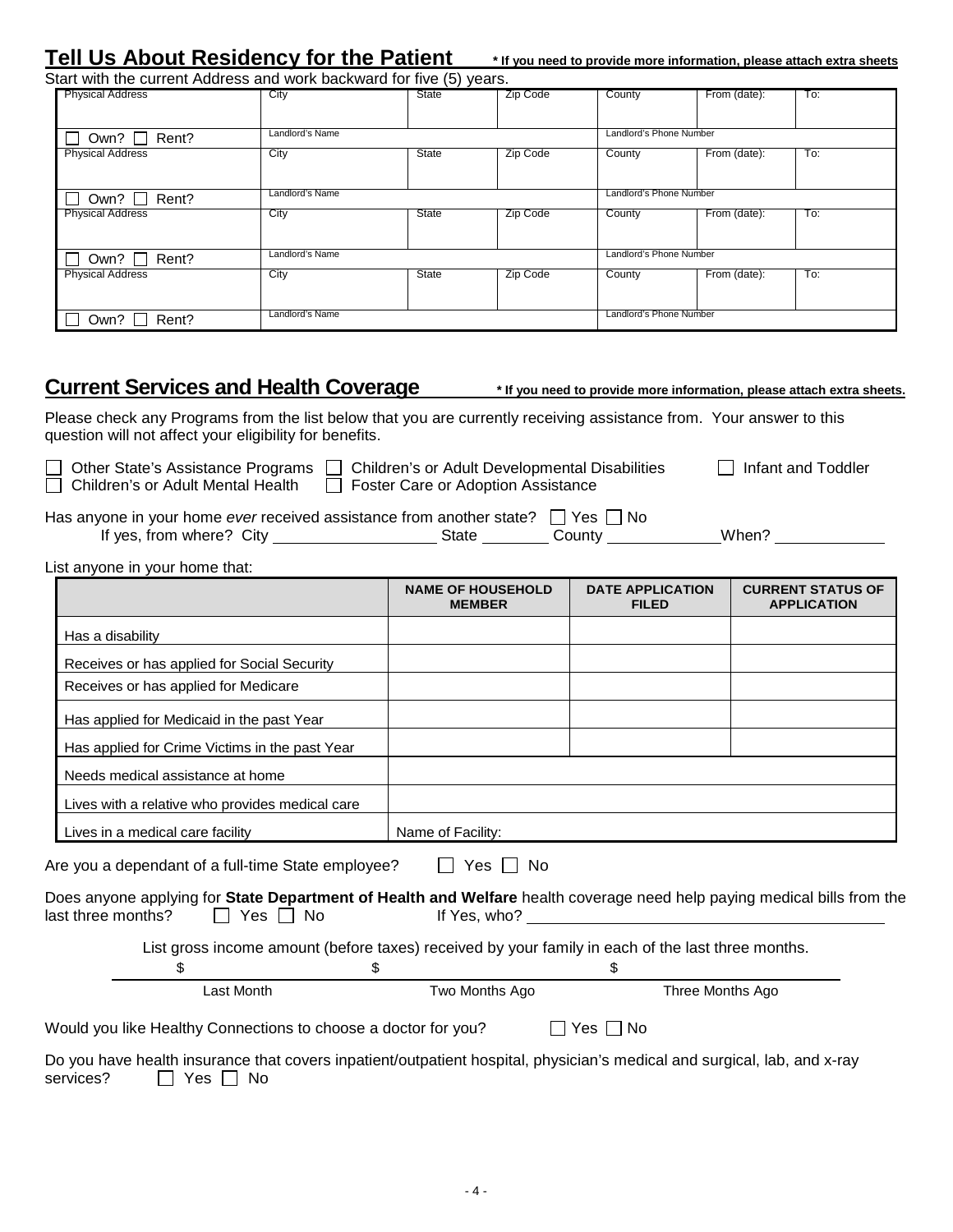### List everyone in your household who has had health insurance in the past six (6) months.

| <b>NAME OF PERSON(S)</b><br><b>INSURED</b> | <b>DATE INSURANCE</b><br><b>ENDED</b> | <b>REASON INSURANCE</b><br><b>ENDED</b> | <b>NAME OF INSURANCE</b><br><b>COMPANY</b> | <b>TYPE OF COVERAGE &amp;</b><br><b>POLICY NUMBER</b> |
|--------------------------------------------|---------------------------------------|-----------------------------------------|--------------------------------------------|-------------------------------------------------------|
|                                            |                                       |                                         |                                            |                                                       |
|                                            |                                       |                                         |                                            |                                                       |
|                                            |                                       |                                         |                                            |                                                       |
|                                            |                                       |                                         |                                            |                                                       |
|                                            |                                       |                                         |                                            |                                                       |

If insurance ended due to loss of employment, have you received notification of COBRA?  $\Box$  Yes  $\Box$  No<br>Does anyone in your household have access to any health insurance coverage not listed above?  $\Box$  Yes  $\Box$  No Does anyone in your household have access to any health insurance coverage not listed above?

**Legal Information** \* If you need to provide more information, please attach extra sheets.

| Has anyone in your household been convicted of a felony involving drugs?                     |       |                                   | Yes   No |            |
|----------------------------------------------------------------------------------------------|-------|-----------------------------------|----------|------------|
| If Yes, who:                                                                                 |       |                                   | Year:    |            |
| Is anyone fleeing to avoid felony prosecution or jail time?                                  |       | $\Box$ Yes $\Box$ No If Yes, who: |          |            |
| Is anyone currently violating conditions of probation or parole?                             |       | $\Box$ Yes $\Box$ No If Yes, who: |          |            |
| Has anyone been disqualified from public assistance due to an intentional program violation? |       |                                   |          | Yes     No |
| If Yes, who:                                                                                 | Year: | Where:                            |          |            |

List any pending actions (such as lawsuits, inheritance, accident claim, insurance settlement, etc.) that may result in the receipt of money by anyone in your household.

| <b>NAME OF HOUSEHOLD</b><br><b>MEMBER</b> | <b>TYPE OF ACTION</b> | <b>BEGINNING DATE</b><br>OF ACTION | <b>CURRENT STATUS OF</b><br><b>ACTION</b> | <b>CLAIM NUMBER</b> |
|-------------------------------------------|-----------------------|------------------------------------|-------------------------------------------|---------------------|
|                                           |                       |                                    |                                           |                     |
|                                           |                       |                                    |                                           |                     |
|                                           |                       |                                    |                                           |                     |

List the name, address, and phone number of your attorney.

List anyone in your household who has *ever* been disqualified from an assistance program.

| <b>NAME OF HOUSEHOLD</b><br><b>MEMBER</b> | <b>NAME OF PROGRAM</b> | <b>DATE DISQUALIFIED</b> | <b>REASON</b> |
|-------------------------------------------|------------------------|--------------------------|---------------|
|                                           |                        |                          |               |
|                                           |                        |                          |               |
|                                           |                        |                          |               |

**General Information \*** If you need to provide more information, please attach extra sheets.

| Do you have any children in your home?                     | $\Box$ Yes $\Box$ No |
|------------------------------------------------------------|----------------------|
| If YES, do any of them have a parent NOT living with them? | $\Box$ Yes $\Box$ No |

\*\* If you answered "yes" you will be required to give information about the absent parent(s) to Child Support Services and open a Child Support case unless you fear harm to yourself or your children. If you have questions about Child Support Cooperation, please call 1-800-356-9868 for more information.

| <b>CHILD'S NAME</b> | <b>ABSENT PARENT'S NAME</b> | <b>ABSENT PARENT'S SSN</b> | <b>ABSENT PARENT'S DOB</b> |
|---------------------|-----------------------------|----------------------------|----------------------------|
|                     |                             |                            |                            |
|                     |                             |                            |                            |
|                     |                             |                            |                            |

Please list each person in your household that pays or receives child support.

| <b>NAME</b> | <b>PAYS/RECEIVES</b> | <b>AMOUNT</b> |
|-------------|----------------------|---------------|
|             |                      |               |
|             |                      |               |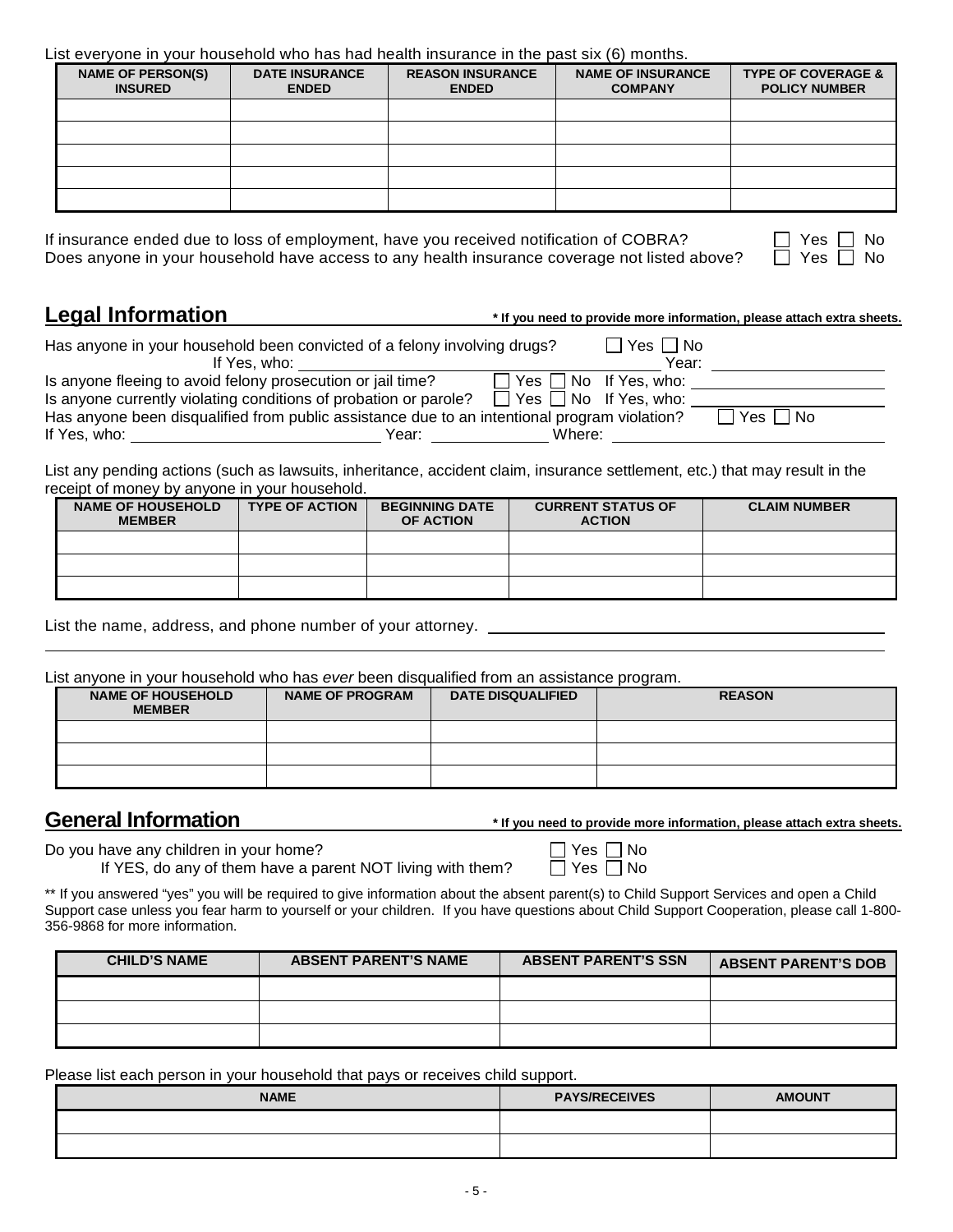### List everyone in your home who PAYS child or adult care expenses due to work or school.

| Name:                  | $\Box$ Work<br>Reason for Care:  | Name of Child/Adult in Care: | \$<br>Amount Paid:                     |
|------------------------|----------------------------------|------------------------------|----------------------------------------|
|                        | School<br>Work Search            |                              | How Often?                             |
| Name of Care Provider: | Do you get help paying for care? | Yes<br>l No                  | If yes, how much do you receive?<br>\$ |
|                        | Name of Person / Agency paying:  |                              |                                        |
| Name:                  | $\Box$ Work<br>Reason for Care:  | Name of Child/Adult in Care: | \$<br>Amount Paid:                     |
|                        | Work Search<br>School            |                              | How Often?                             |
| Name of Care Provider: | Do you get help paying for care? | l No<br>Yes                  | \$<br>If yes, how much do you receive? |
|                        | Name of Person / Agency paying:  |                              |                                        |

## **Tell Us About Your Income and Resources \* If you need to provide more information, please attach extra sheets.**

**Earned Income:** List all employment information for each person in your household.

| <b>Patient/Applicant</b>           |              | <b>Spouse/Significant Other/Co-Applicant</b> |                                    |              |                       |
|------------------------------------|--------------|----------------------------------------------|------------------------------------|--------------|-----------------------|
| Current Employer Name:             |              | Phone No:                                    | Current Employer Name:             |              | Phone No:             |
| Address (street, city, state, zip) |              |                                              | Address (street, city, state, zip) |              |                       |
| Hours per Week:                    | Hourly Rate: | <b>Monthly Gross:</b>                        | Hours per Week:                    | Hourly Rate: | <b>Monthly Gross:</b> |
|                                    |              |                                              |                                    |              |                       |
| List Dates of Employment:          |              |                                              | List Dates of Employment:          |              |                       |
| From:                              | To:          |                                              | From:                              | To:          |                       |
| Previous Employer Name:            |              | Phone No:                                    | Previous Employer Name:            |              | Phone No:             |
| Address (street, city, state, zip) |              |                                              | Address (street, city, state, zip) |              |                       |
| Hours per Week:                    | Hourly Rate: | <b>Monthly Gross:</b>                        | Hours per Week:                    | Hourly Rate: | <b>Monthly Gross:</b> |
| List Dates of Employment:          |              |                                              | List Dates of Employment:          |              |                       |
| From:                              | To:          |                                              | From:                              | To:          |                       |
| <b>Other Household Member</b>      |              |                                              | <b>Other Household Member</b>      |              |                       |
| <b>Current Employer Name:</b>      |              | Phone No:                                    | <b>Current Employer Name:</b>      |              | Phone No:             |
| Address (street, city, state, zip) |              |                                              | Address (street, city, state, zip) |              |                       |
| Hours per Week:                    | Hourly Rate: | <b>Monthly Gross:</b>                        | Hours per Week:                    | Hourly Rate: | <b>Monthly Gross:</b> |
| List Dates of Employment:          |              |                                              | List Dates of Employment:          |              |                       |
| From:                              | To:          |                                              | From:                              | To:          |                       |
| <b>Other Household Member</b>      |              |                                              | <b>Other Household Member</b>      |              |                       |
| <b>Current Employer Name:</b>      |              | Phone No:                                    | <b>Current Employer Name:</b>      |              | Phone No:             |
| Address (street, city, state, zip) |              |                                              | Address (street, city, state, zip) |              |                       |
| Hours per Week:                    | Hourly Rate: | <b>Monthly Gross:</b>                        | Hours per Week:                    | Hourly Rate: | <b>Monthly Gross:</b> |
| List Dates of Employment:          |              |                                              | List Dates of Employment:          |              |                       |
| From:                              | To:          |                                              | From:                              | To:          |                       |
|                                    |              |                                              |                                    |              |                       |

| Is anyone in the household self-employed? | Yes,<br>No | Who?              |  |
|-------------------------------------------|------------|-------------------|--|
| Name of Business                          |            | Years in Business |  |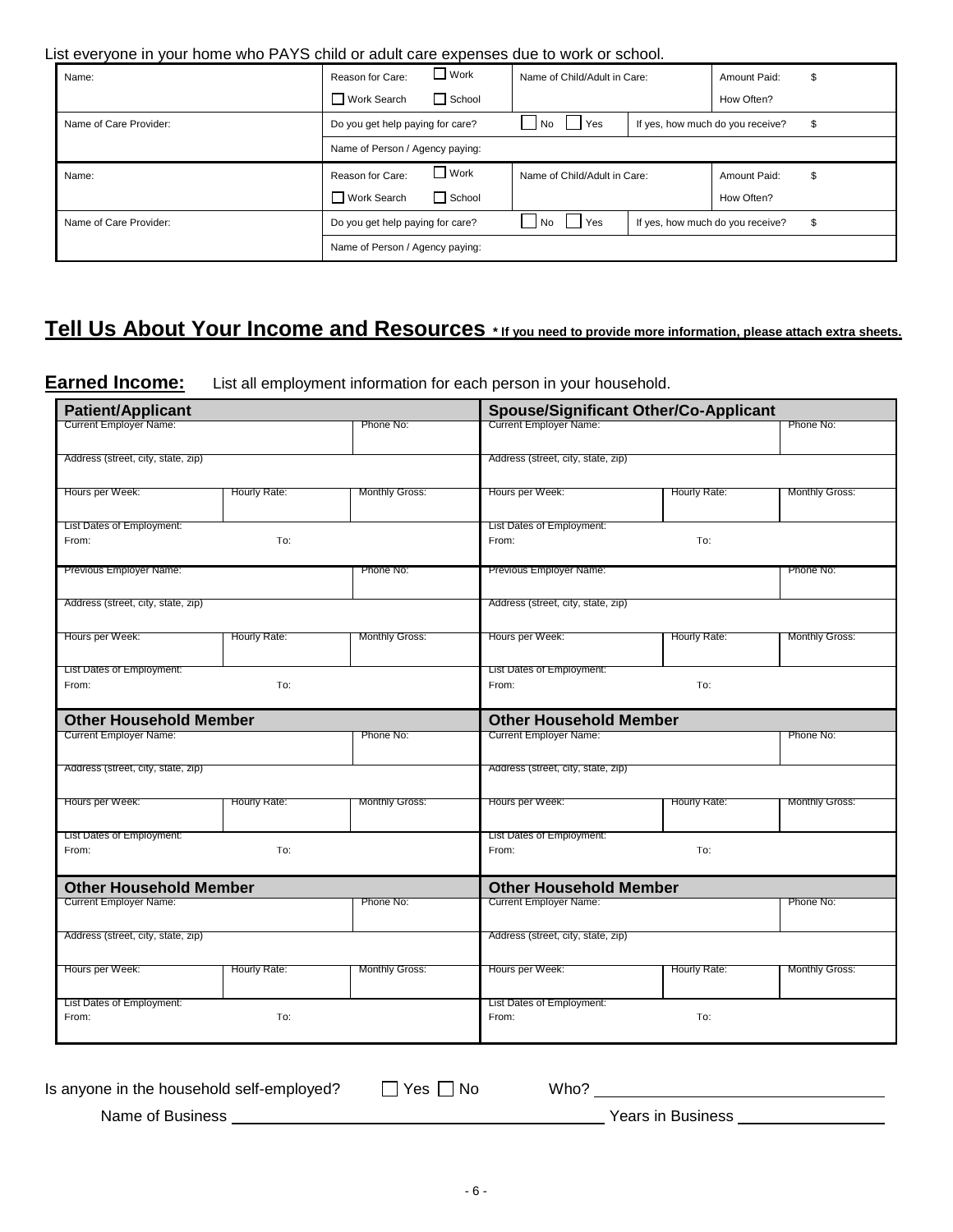## **Unearned Income** Is anyone receiving income from the following sources? Check all that apply.

| Social Security / SSI / SSD              | $\Box$ Veteran's Benefits | $\Box$ Food Stamps       | □ Cash Assistance / TAFI   |
|------------------------------------------|---------------------------|--------------------------|----------------------------|
| □ Worker's Compensation                  | $\Box$ Child Support      | $\Box$ Alimony           | $\Box$ Employer Disability |
| □ Crime Victims                          | $\Box$ Unemployment       | $\Box$ Energy Assistance | School Financial Aid       |
| $\Box$ Retirement                        | □ Tribal/BIA Assistance   | $\Box$ Commodities       | $\Box$ Rental / Escrow     |
| $\Box$ Inheritance / Trust               | $\Box$ Loans / Gifts      | Insurance Settlements    | $\Box$ Church              |
| □Income Tax Refunds/Earned Income Credit |                           | Interest/Dividends       | $\Box$ Other               |
|                                          |                           |                          |                            |

Please provide details for any unearned income marked above.

| <b>SOURCE OF UNEARNED INCOME</b> | <b>PERSON RECEIVING INCOME</b> | <b>AMOUNT</b> | <b>HOW OFTEN RECEIVED?</b> |
|----------------------------------|--------------------------------|---------------|----------------------------|
|                                  |                                |               |                            |
|                                  |                                |               |                            |
|                                  |                                |               |                            |

## **ASSETS \* If you need to provide more information, please attach extra sheets.**

List all assets for anyone in your household. Include anything you have or your name appears on, even as a co-signer.

| <b>ITEM</b>                                                   | <b>HAVE</b><br>IT?<br>(CHECK) | <b>ITEM DESCRIPTION /</b><br><b>ACCOUNT NUMBERS</b> | OWNER(S) /<br>NAME(S) ON<br><b>ACCOUNT</b> | <b>BANK NAME / ITEM</b><br>OR ACCOUNT<br><b>LOCATION</b> | VALUE /<br><b>AMOUNT</b> | <b>AMOUNT</b><br><b>OWED</b> |
|---------------------------------------------------------------|-------------------------------|-----------------------------------------------------|--------------------------------------------|----------------------------------------------------------|--------------------------|------------------------------|
| Cash                                                          |                               |                                                     |                                            |                                                          |                          |                              |
| Checking Acct.                                                |                               |                                                     |                                            |                                                          |                          |                              |
| Savings Acct.                                                 |                               |                                                     |                                            |                                                          |                          |                              |
| Line of Credit                                                |                               |                                                     |                                            |                                                          |                          |                              |
| CDs / Mutual Funds                                            |                               |                                                     |                                            |                                                          |                          |                              |
| Stocks / Bonds                                                |                               |                                                     |                                            |                                                          |                          |                              |
| <b>Trusts / Annuities</b>                                     |                               |                                                     |                                            |                                                          |                          |                              |
| Retirement<br>(IRA, 401K, etc.)                               |                               |                                                     |                                            |                                                          |                          |                              |
| Credit Cards                                                  |                               |                                                     |                                            |                                                          |                          |                              |
| <b>Credit Cards</b>                                           |                               |                                                     |                                            |                                                          |                          |                              |
| <b>Other Financial</b>                                        |                               |                                                     |                                            |                                                          |                          |                              |
| Home / Residence                                              |                               |                                                     |                                            |                                                          |                          |                              |
| Land                                                          |                               |                                                     |                                            |                                                          |                          |                              |
| <b>Rental Property</b>                                        |                               |                                                     |                                            |                                                          |                          |                              |
| Vehicle(s)                                                    |                               |                                                     |                                            |                                                          |                          |                              |
| Vehicle(s)                                                    |                               |                                                     |                                            |                                                          |                          |                              |
| <b>Recreational Vehicles</b><br>(Camper, Trailer, ATVs, etc.) |                               |                                                     |                                            |                                                          |                          |                              |
| Livestock /                                                   |                               |                                                     |                                            |                                                          |                          |                              |
| <b>Tools of Trade</b><br>Mining Claims                        |                               |                                                     |                                            |                                                          |                          |                              |
| <b>Burial Plots /</b><br><b>Burial Funds</b>                  |                               |                                                     |                                            |                                                          |                          |                              |
| Life Insurance                                                |                               |                                                     |                                            |                                                          |                          |                              |
| Other                                                         |                               |                                                     |                                            |                                                          |                          |                              |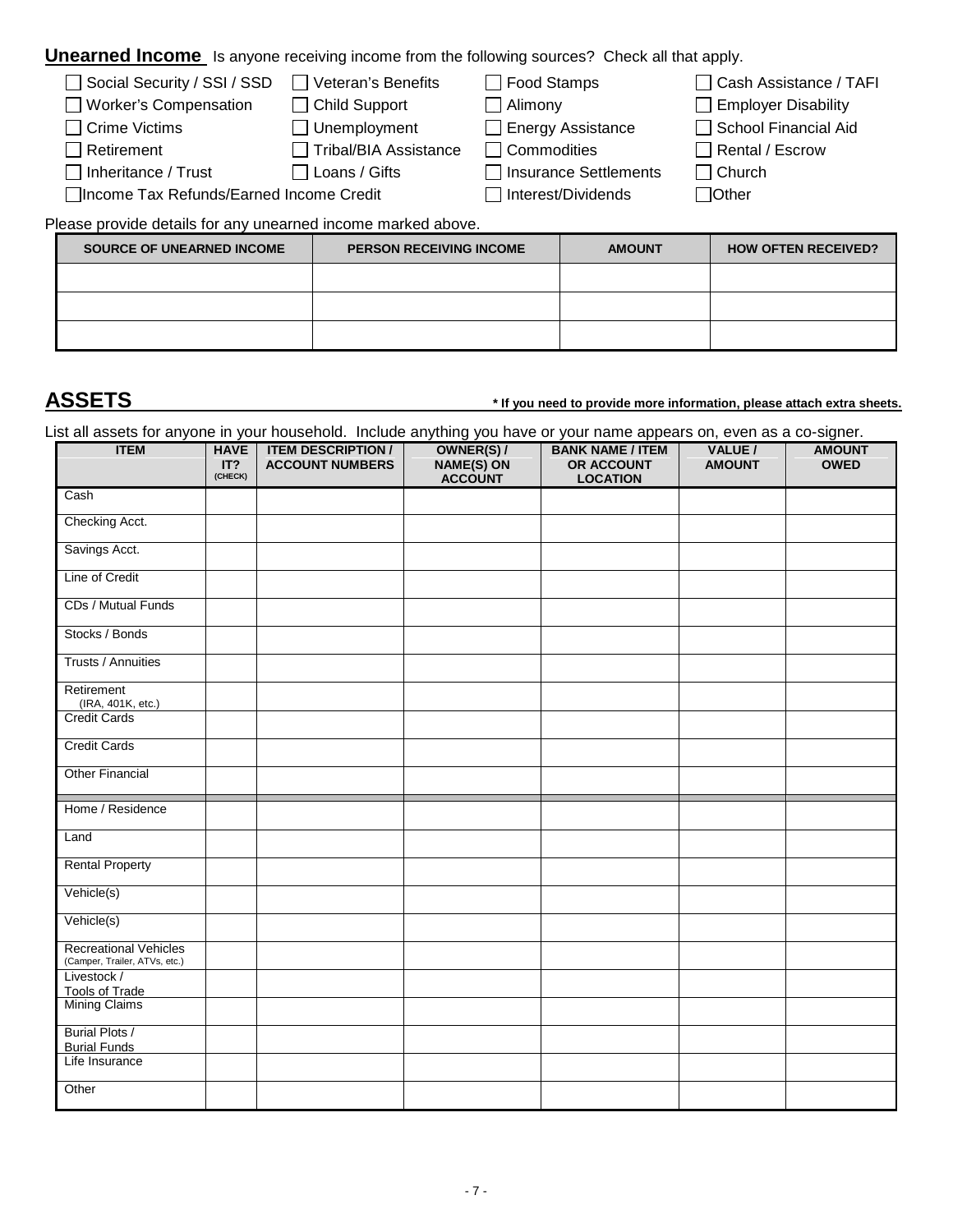List anyone in your household who has sold, transferred or given away any cash, property, or assets in the past 5 years.

| <b>NAME OF PERSON(S)</b> | <b>DATE OF TRANSACTION</b> | <b>WHAT ASSETS</b> | <b>\$\$ RECEIVED</b> | <b>FAIR MARKET VALUE</b> |
|--------------------------|----------------------------|--------------------|----------------------|--------------------------|
|                          |                            |                    |                      |                          |
|                          |                            |                    |                      |                          |
|                          |                            |                    |                      |                          |

## **Tell Us About Your Expenses \* If you need to provide more information, please attach extra sheets.**

List all expenses for anyone in your household. Include anything you have or your name appears on, even as a co-signer.

| <b>ITEM</b>                                                     | <b>MONTHLY</b><br><b>AMOUNT</b> | <b>BALANCE</b><br><b>OWED</b> | <b>NAME(S) ON</b><br><b>ACCOUNT</b> | <b>PAID TO:</b> | <b>OFFICE USE</b><br><b>ONLY</b> |
|-----------------------------------------------------------------|---------------------------------|-------------------------------|-------------------------------------|-----------------|----------------------------------|
| Rent or Mortgage<br>Subsidized? <u>No</u> Subsidized? <u>No</u> |                                 |                               |                                     |                 |                                  |
| 2 <sup>nd</sup> Mortgage                                        |                                 |                               |                                     |                 |                                  |
| Space Rent                                                      |                                 |                               |                                     |                 |                                  |
| Food                                                            |                                 |                               |                                     |                 |                                  |
| Non-Food                                                        |                                 |                               |                                     |                 |                                  |
| Electricity                                                     |                                 |                               |                                     |                 |                                  |
| $Heat -$<br>(Source?)                                           |                                 |                               |                                     |                 |                                  |
| Water / Sewer / Trash                                           |                                 |                               |                                     |                 |                                  |
| Telephone<br>(Base Rate)                                        |                                 |                               |                                     |                 |                                  |
| Health / Accident Insurance                                     |                                 |                               |                                     |                 |                                  |
| Home Owners /                                                   |                                 |                               |                                     |                 |                                  |
| Renters Insurance<br>Life Insurance                             |                                 |                               |                                     |                 |                                  |
| Auto Insurance                                                  |                                 |                               |                                     |                 |                                  |
| Car Payment                                                     |                                 |                               |                                     |                 |                                  |
| Fuel                                                            |                                 |                               |                                     |                 |                                  |
| <b>Alternate Transportation</b>                                 |                                 |                               |                                     |                 |                                  |
| (Bus, Taxi, etc.)<br>Hospitals                                  |                                 |                               |                                     |                 |                                  |
| <b>Doctors</b>                                                  |                                 |                               |                                     |                 |                                  |
| Medications                                                     |                                 |                               |                                     |                 |                                  |
| Dental                                                          |                                 |                               |                                     |                 |                                  |
| <b>Property Taxes</b>                                           |                                 |                               |                                     |                 |                                  |
| <b>Payroll Taxes</b><br>(for business owners or self-employed)  |                                 |                               |                                     |                 |                                  |
| <b>Education Expenses</b>                                       |                                 |                               |                                     |                 |                                  |
| <b>Child Care</b><br>Subsidized? □ Yes □ No                     |                                 |                               |                                     |                 |                                  |
| Dues and Tithing                                                |                                 |                               |                                     |                 |                                  |
| <b>Child Support</b>                                            |                                 |                               |                                     |                 |                                  |
| Garnishment                                                     |                                 |                               |                                     |                 |                                  |
| Fines                                                           |                                 |                               |                                     |                 |                                  |
| Other                                                           |                                 |                               |                                     |                 |                                  |
| Other                                                           |                                 |                               |                                     |                 |                                  |
| <b>TOTAL EXPENSES</b>                                           |                                 |                               |                                     |                 |                                  |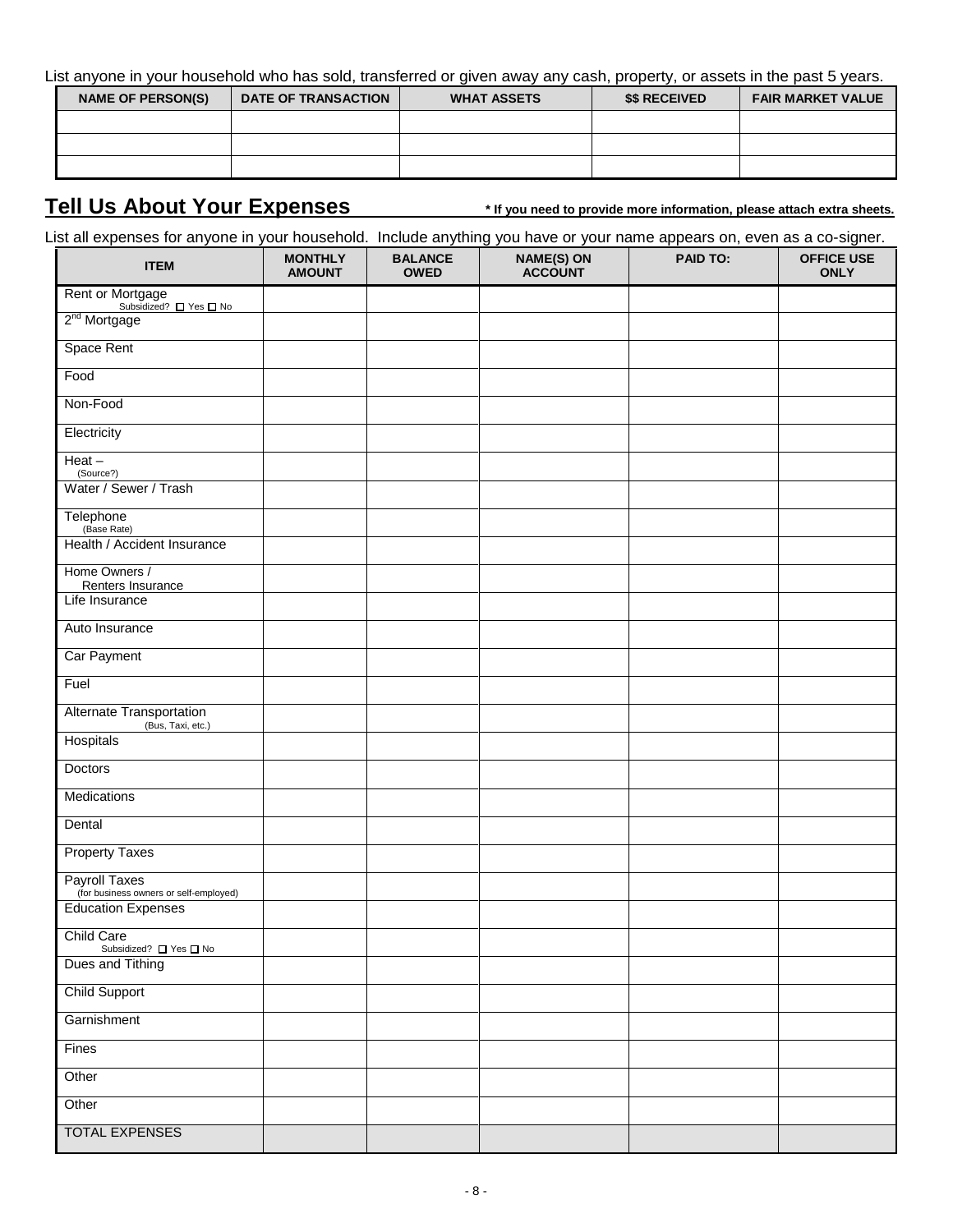## **Patient Rights and Responsibilities for State and County Assistance**

The Applicant must read, or have read to them, and initial each of the following statements acknowledging they understand and accept these rights and responsibilities.

#### **For State Assistance**:

- I could be sanctioned and required to return any Medicaid benefits I receive if my information is not true. Sanctions may include administrative, civil or criminal actions against me, including prosecution. I consent to the gathering, use and disclosure of my information by the Idaho Department of Health and Welfare. I understand the information is needed for the purposed of providing benefits or services, obtaining payment for my benefits or services, and for normal business operations of the Department. I have the right to revoke this consent, in writing at any
- time except t the extent the Department has already used and disclosed my information in reliance on this consent. If I revoke this consent, the Department may not provide me further benefits or services.
- I understand that I will be notified of the right to appeal Department decision and I can contact the Department for information on the appeal process.
- My signature indicates I have received a copy of the Department Privacy Practices.
- I have read and understand the plan choices and that I might be responsible for paying part of the cost of my health plan.
	- By applying for benefits for a minor child, a medical support case must be opened, when applicable. If I am receiving benefits for myself, failure to cooperate with Child Support Services may result in loss or decrease of my benefits.

#### **For County Assistance:**

- An automatic lien will attach to my real and personal property, insurance benefits, and any additional resources or assets I own. I must complete the entire application within the timelines allowed by Law. I must cooperate with the investigation of my application by providing documentation and submitting to an interview. I am obligated to reimburse the County for any assistance requested and provided on my behalf. I must notify the County if I receive resources after filing an application with the County. \_\_\_\_\_\_ To assist in determining my eligibility, I consent to the gathering, use, and disclosure of my personal and
- financial information by the County. A provider may file an application on my behalf as a third party applicant.
- I will be notified of the County's decisions and that I may appeal an adverse decision of the Board of County Commissioners within 28 days of the date of determination.

Applicant's Name: Co-Applicant's Name:

- If a third party is responsible for my disease or injury, I give to Medicaid any rights I may have, or may acquire in the future to be compensated by that responsible party for any Medicaid benefits I receive.
- My signature or the signature of my representative authorizes State offices to communicate with insurance companies related to my medical assistance.
- I have the right to choose my Healthy Connections Primary Care Doctor, to request referrals for services, and to change my doctor/clinic if my circumstances change. I understand that if I do not request a Primary Care Doctor, one will be assigned to me.
- If I receive Medicaid after age 55, my estate may be subject to recovery of medical expenses paid on my behalf, and that any transfer of assets may be set aside by a court if I do not receive adequate value.
- If I receive Medicaid/Cash Assistance, I am required to report changes in my circumstances including income, assets and living situations within ten (10) days of the change.
- If I am determined eligible for Medicaid, I choose the plan that is based on my health needs, unless I tell my Self-Reliance worker otherwise.
- If I receive a Child Support payment in error, Child Support Services will withhold future payments to recover the amount unless I submit written instructions to the contrary.
- My signature certifies that the listed citizenship / immigration status is correct for each person applying.
- I may seek judicial review of the County's final determination denying my application.
- If I fail to cooperate with the County, make a material misstatement or material omission, my application will be denied and I will be ineligible for non-emergency services for up to two (2) years.
- If I do not provide required material information or if I divest myself of resources within one (1) year prior to filing an application in order to become eligible for County assistance, my application will be denied.
- If I am sanctioned by federal or state authorities and lose medical benefits, I will be ineligible for County Assistance for the period of the sanction.
- If I give false or misleading information to a hospital, county, to its agent, or to any person in order to receive County assistance, or fail to disclose resources or benefits available to me as payment or reimbursement, I will be guilty of a misdemeanor and punishable under the law.

| Co-Applicant's Name: |  |
|----------------------|--|
|                      |  |

Applicant's Signature: Co-Applicant's Signature:

### *\*\*\* IF BY A THIRD PARTY APPLICANT ON BEHALF OF THE APPLICANT:*

Printed Name of Third Party Applicant **Date Name of Third Party Applicant** Date Name of Facility

Signature of Third Party Applicant **Phone Phone Address of Facility** Phone Address of Facility

- 9 -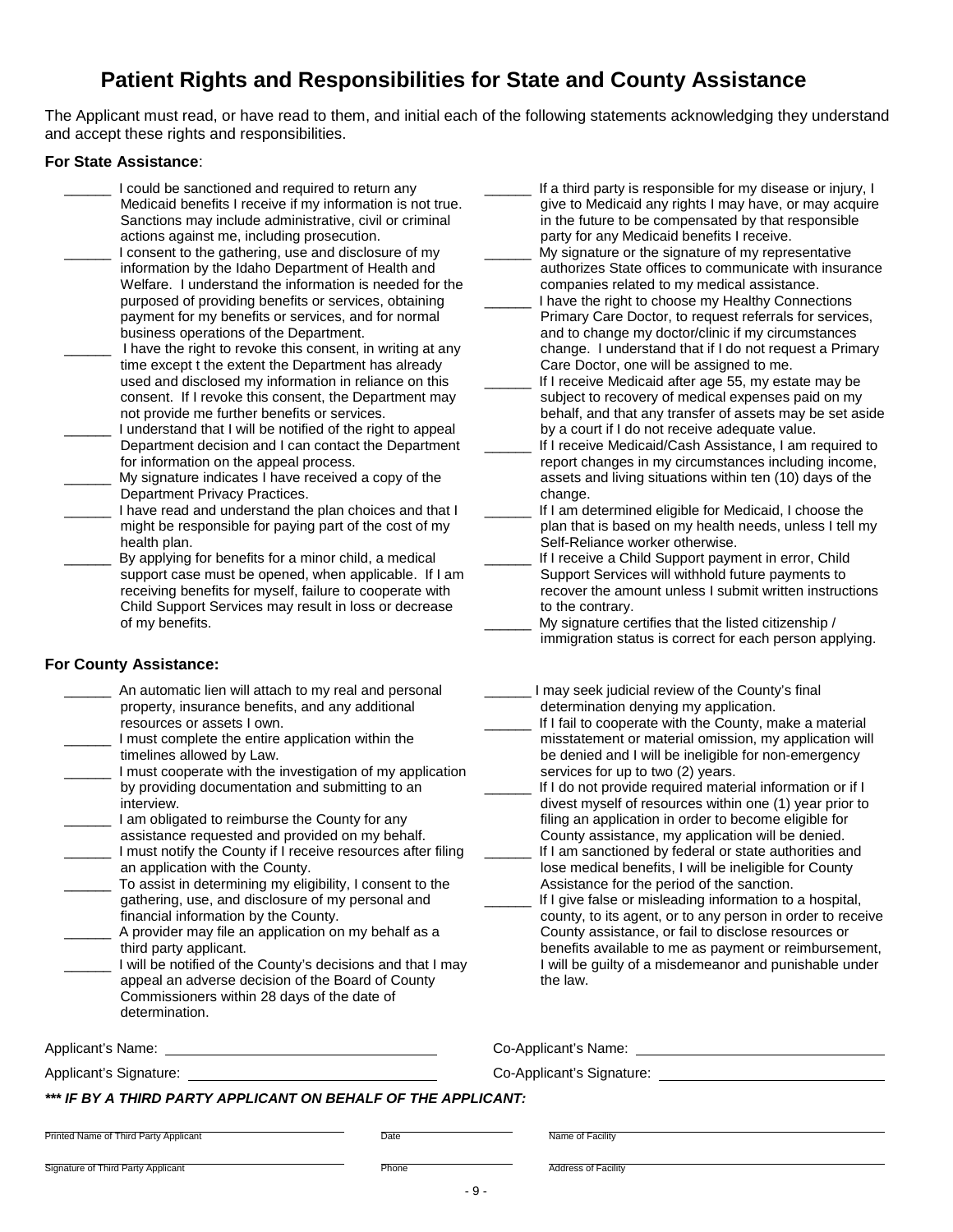## **RELEASE OF INFORMATION**

**Patient's Name: County:** 

**Applicant's Name: Co-Applicant's Name:** 

I/we authorize and request any hospital, doctor, or other person that has provided care to the above named patient ("Providers") to release medical records to representatives of the State or the County as the records are pertinent to the investigation and eligibility determination of medical indigency pursuant to Chapter 35, Title 31 Idaho Code. I acknowledge that some records pertaining to treatment I have received for which I am seeking payment from the State or the County may include information that is protected under the Federal Law. Specific authorization is given to release information concerning a federal-assisted drug or alcohol abuse program, drug-alcohol abuse information, mental health information, HIV information, or any other information that may be protected by law. I understand that I am waiving the confidentiality of such records for the limited purpose of this application for medical indigency and any supplements or amendments thereto. I acknowledge that the State or the County may disclose any information received to my providers participating in the medical indigency process and to representatives of the State Catastrophic Health Care Cost Program. I acknowledge that the purpose of the release is to determine whether or not I meet the statutory requirements for medical indigency assistance from the State or the County.

Federally protected records obtained as authorized by this release will be maintained in accordance with federal confidentiality regulations (Title 42CFR) which prohibits re-disclosure.

I/we also request my/our relatives, banker(s), credit union(s), financial or investment institution(s), physician(s), hospital(s), creditor(s), credit reporting agencies, and any other persons or organizations including the State Department of Health and Welfare, Social Security Administration, Public Health Districts, Veterans Administration, Crime Victims Compensation Program, Idaho Industrial Commission, utility companies or departments, law enforcement agencies, courts, Idaho Department of Labor, or employer(s), having any information concerning me/us or my/our circumstances to provide the information to such representative of the State or the County, inasmuch as it is pertinent to this application.

I/we hereby authorize the State or the County and its representatives to release pertinent information regarding this application, the contents thereof and action taken thereon to all parties of interest as provided by Chapter 35, Title 31, Idaho Code. I/we acknowledge that my/our medical indigency application waives any confidentiality granted by state law to the extent necessary to carry out the intent of Idaho Code 31-3504 regarding such applications. I/we hereby authorize a copy of this agreement to be used when necessary and give it full force as the original.

I/we understand that I/we may revoke this consent at any time except to the extent that action has been taken in reliance on it, and that unless consent is sooner revoked; this release is valid as long as it is pertinent to this application, post-application reimbursement, or collection activity.

| Signature of Patient           |                                 | Date                                                                                                                           |                                                                                                                                          |
|--------------------------------|---------------------------------|--------------------------------------------------------------------------------------------------------------------------------|------------------------------------------------------------------------------------------------------------------------------------------|
| Signature of Applicant         |                                 | Date                                                                                                                           |                                                                                                                                          |
| Signature of Co-Applicant      |                                 | Date                                                                                                                           |                                                                                                                                          |
| STATE OF IDAHO                 | ):SS.                           |                                                                                                                                |                                                                                                                                          |
| County of <u>County of</u>     |                                 |                                                                                                                                |                                                                                                                                          |
| he/she/they executed the same. |                                 |                                                                                                                                |                                                                                                                                          |
|                                | Subscribed and sworn before me: |                                                                                                                                |                                                                                                                                          |
|                                |                                 | Notary Public for the State of Idaho                                                                                           |                                                                                                                                          |
| (SEAL)                         |                                 |                                                                                                                                |                                                                                                                                          |
|                                |                                 | This authorization conforms to the regulations promulgated under Section 333 of the Comprehensive Alcohol Abuse and Alcoholism | Prevention, Treatment and Rehabilitation Act of 1970, and Section 408 of the Drug Abuse Offense and Treatment Act of 1972 and the Health |

Insurance Portability and Accountability Act of 1996.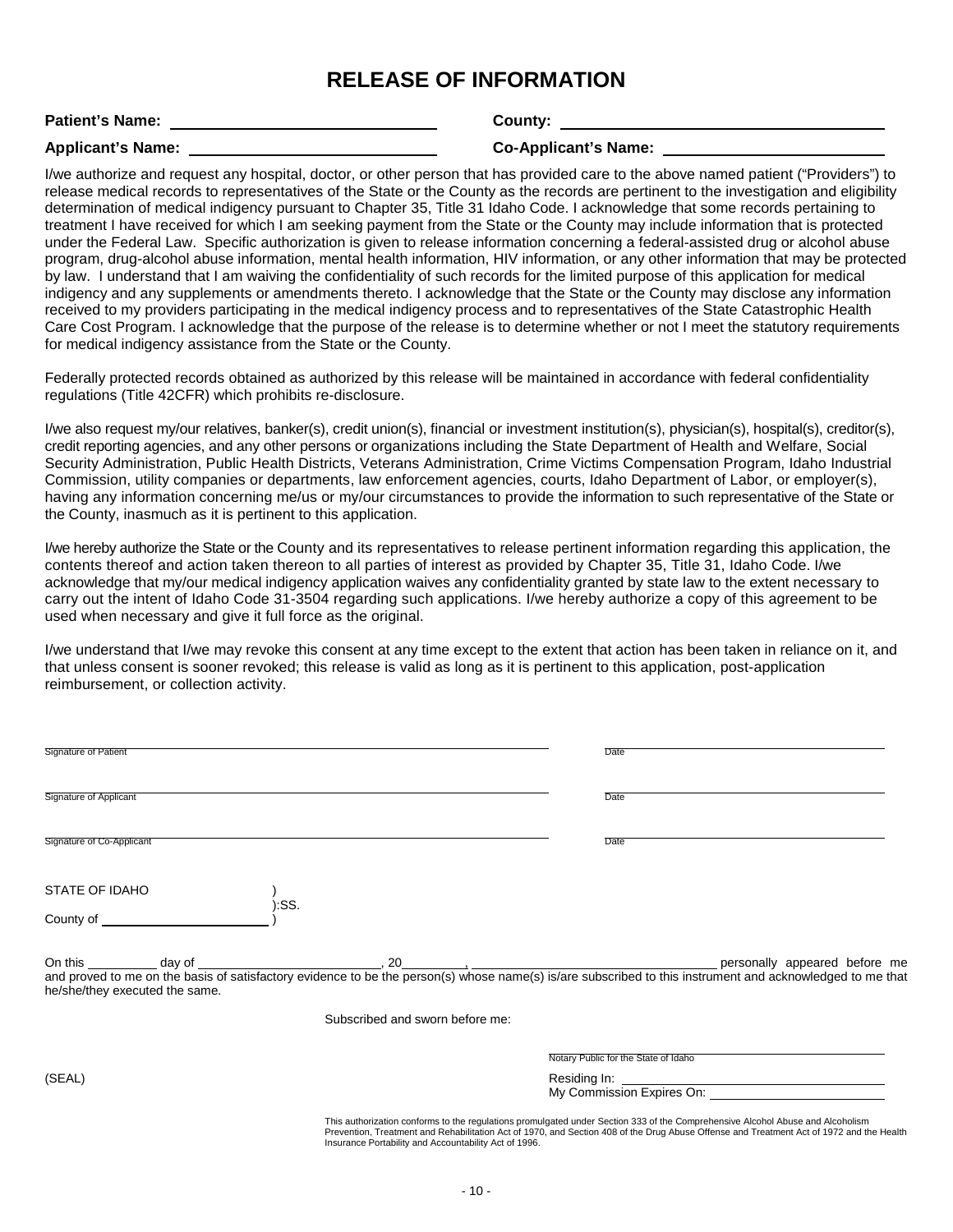## **REQUIRED INFORMATION**

**The following information is required when applying for assistance. You must provide proof of ALL income, resources, assets, benefits, and expenses of ALL household members. Failure to provide verification of all items listed may result in denial**  of your application. Bring your verifications with you to your scheduled interview. (The documentation should include your name, your monthly payment amount, and the balance owing. If you get a monthly billing statement for the expense, bring in the statement for the most recent month. Otherwise, bring in the applicable lease or contract agreement.)

#### **IDENTIFICATION:**

- **Picture ID** (Driver's license, school I.D., etc.) for All members of the household.
- **Social Security cards** for All members of the household.
- **Citizenship and Residency Documentation** for All members of the household. (VISA, Resident Alien Card, etc.)
- **Veteran's Status** (DD214, military discharge papers)

#### **INCOME / ASSETS / BENEFITS**:

• **Verification of all household income for the past six (6) months** including but is not limited to:

| Wage Stubs/ Employer Earning Statements                                  | Health Insurance or Life Insurance   | Rental Income/ Escrow Income              |
|--------------------------------------------------------------------------|--------------------------------------|-------------------------------------------|
| Self Employment Records<br>(i.e. Year-to-date Profit and Loss Statement) | <b>Survivor Benefits</b>             | Land-Trust Payments/ Per-Capita Payments  |
| <b>Unemployment Benefits</b>                                             | <b>Food Stamps Benefits</b>          | Garnishment Income                        |
| <b>Retirement Pension</b>                                                | <b>TAFI Benefits</b>                 | Investment Income                         |
| <b>IRA or other Retirement Income</b>                                    | <b>ICCP Benefits</b>                 | <b>Cash Settlement Payments</b>           |
| Worker's Compensation                                                    | SSI/ SSD/ Social Security Retirement | School Financial Aid/ Scholarships/ Loans |
| <b>Crime Victims Compensation</b>                                        | Alimony                              | <b>Family Financial Assistance</b>        |
| Veteran Disability/ Pension                                              | Child Support                        | Other                                     |

- **Federal** and **State tax returns** for the most recent year filed.
- **Bank / Credit Union / Investment Income statements** for all checking, savings, money market accounts, IRAs, certificates of deposit, stocks, bonds, mutual funds, real estate, retirement investments etc. (If you don't have these, please get a print-out from your bank/credit union, brokerage firm / investment house)
- **Verification of any assistance received from other agencies or assistance programs** including, but not limited to:

| <b>Energy Assistance</b> | <b>SEICCA</b>        | Aid for Friends       |
|--------------------------|----------------------|-----------------------|
| Subsidized Housing       | <b>Project Share</b> | <b>Salvation Army</b> |
| Phone Assistance         | Church Assistance    | St. Vincent DePaul    |

#### **EXPENSES:**

- **Provide all medical bills (immediately, upon receipt) to the county for which assistance is requested.**
- **Proof of** *all* **monthly household expenses and** *all* **outstanding debts** including, but not limited to:

| Rental Lease    | Water/sewer/garbage | Child Support     | Transportation             |
|-----------------|---------------------|-------------------|----------------------------|
| Lot Space Lease | Telephone           | Child Care        | Taxes                      |
| Mortgage        | Food                | Medications       | <b>Court-Ordered Fines</b> |
| Heating         | Non-Food Grocery    | Insurance         | Loan Payments              |
| Electricity     | Car payment         | Doctor / Hospital | Other                      |

**ALSO: Any and all other information** requested by the Idaho Department of Health and Welfare and/or the County Indigent Program.